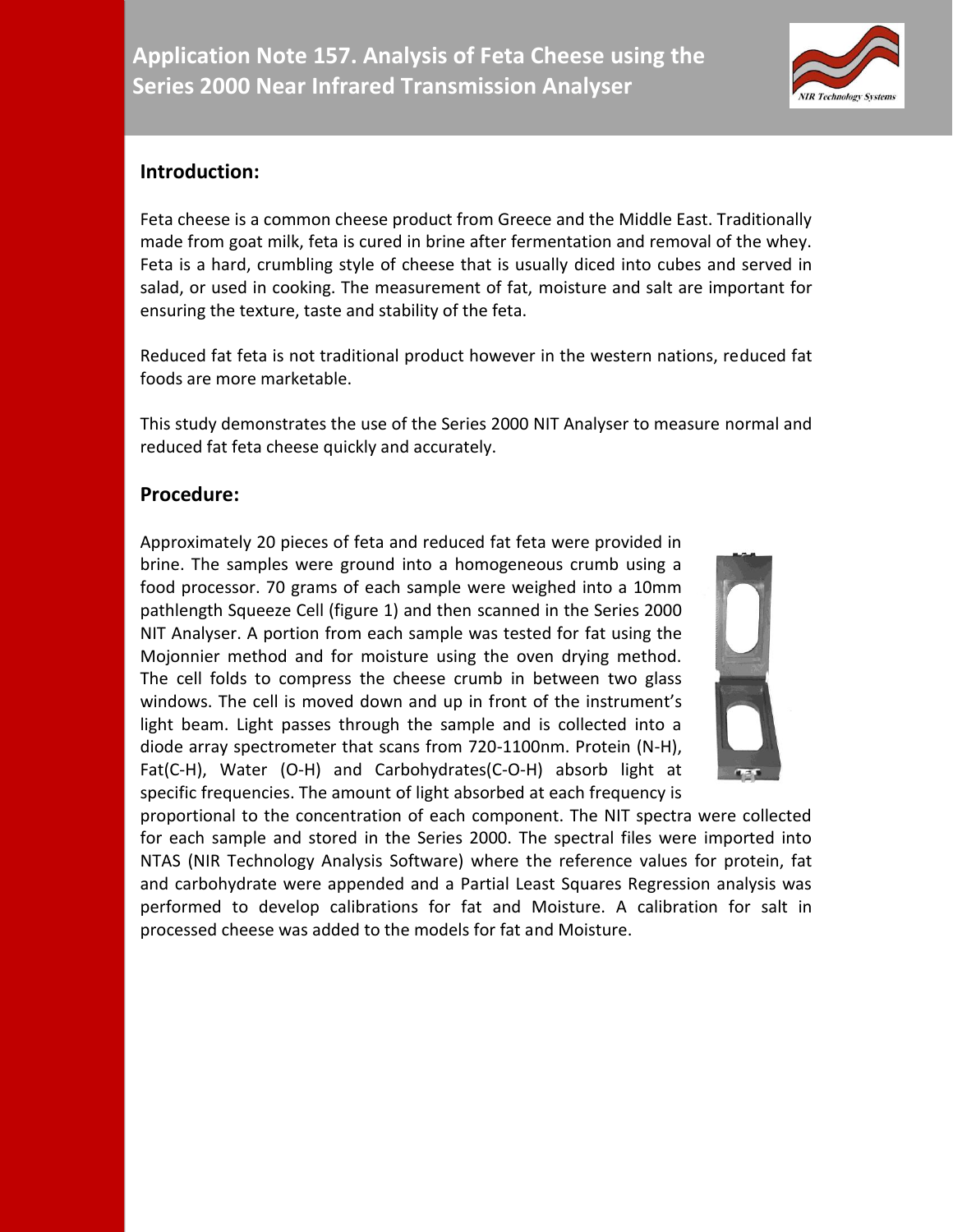## **Results:**



Figure 2. shows the NIT spectra of the feta cheese samples.

Figures 3 through 5 show the calibration plots for fat, Moisture and salt.



Figure 3. Fat Calibration Plot